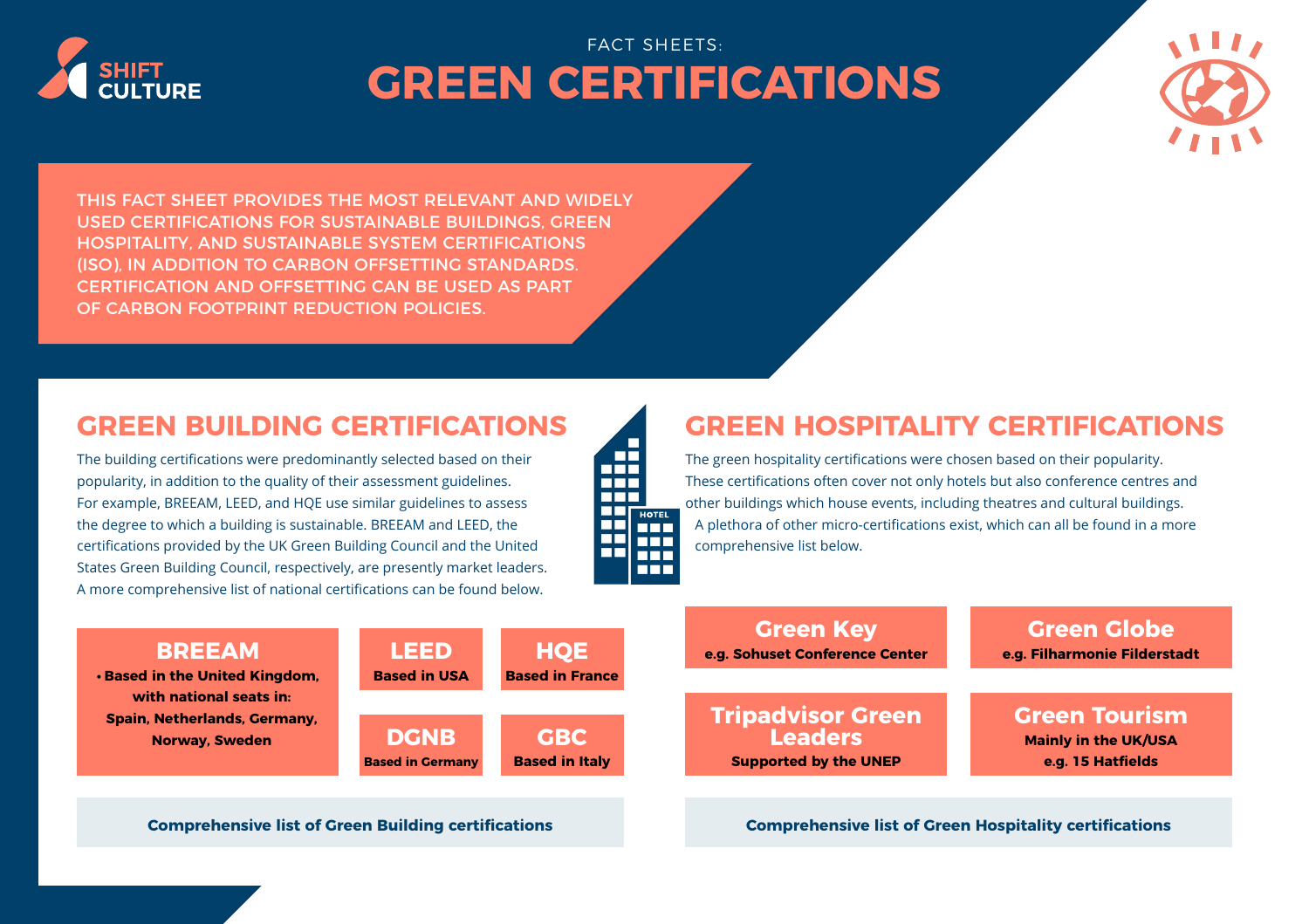

While the previous sections covered buildings and single venues, these ISO certifications are intended to certify sustainable processes. ISO therefore takes on a more holistic approach.

**ISO 14001 [Environmental Management](https://www.iso.org/standard/60857.html) e.g. Balélec Music festival, Glasgow Caledonian University**

**[ISO 20121](https://www.iso.org/iso-20121-sustainable-events.html) Sustainable Events e.g. Aeronef**

**ISO 50001 Sustainable Energy Management [e.g. University College Cork](https://www.iso.org/iso-50001-energy-management.html)** 

## **CULTURAL CERTIFICATIONS**



Only a few certifications in the cultural field pertain to sustainability. Cultural actors tend to use specific certifications, often focusing on buildings or event management. The only cultural organisation which offers certifications is Julie's Bicycle, called Creative Green. More common is for an organisation to

give out awards. COAL or A Greener Festival, for example, organise yearly awards to celebrate best practice example in terms of sustainability in the cultural field.

#### **[A Greener Festival](https://www.agreenerfestival.com/international-agf-awards/)  Sustainable Festivals e.g. DGTL, Roskilde, Glastonbury**

**[Creative Green](https://juliesbicycle.com/creativegreen-certification/) Creative Institutions e.g. BRIT Awards, Royal Albert Hall**

## **SYSTEM CERTIFICATIONS CARBON OFFSET STANDARDS**

The offsetting industry uses offsetting standards to verify whether the projects funded to capture CO2 (e.g., planting trees) have an actual measurable impact. These standards are issued by the intermediaries listed below. A distinguishment should be made between two offsetting markets. Projects in the Voluntary emission reduction market are more common, as guidelines are looser and their carbon pricing lower. Projects following Certified Carbon credits, on the other hand, are Kyoto compliant, meaning that they are bound to follow the Paris Agreement and a stricter carbon pricing mechanism.

#### **[Verified Carbon](https://verra.org/)  Standard (VCS)**

**• Voluntary emission reduction**

### **[Gold Standard](https://www.goldstandard.org/)**

**• Voluntary emission reduction**

# **[Plan Vivo •](https://www.planvivo.org/) Voluntary emission reduction**

**• Funds smaller projects**

#### **[Clean Development](https://cdm.unfccc.int/index.html)  Mechanism (CDM)**

**• Kyoto compliant; uses Certified Carbon credits**

### **Green-e**

**• [Voluntary emission reduction](https://www.green-e.org/certified-resources/carbon-offsets) • United States of America**